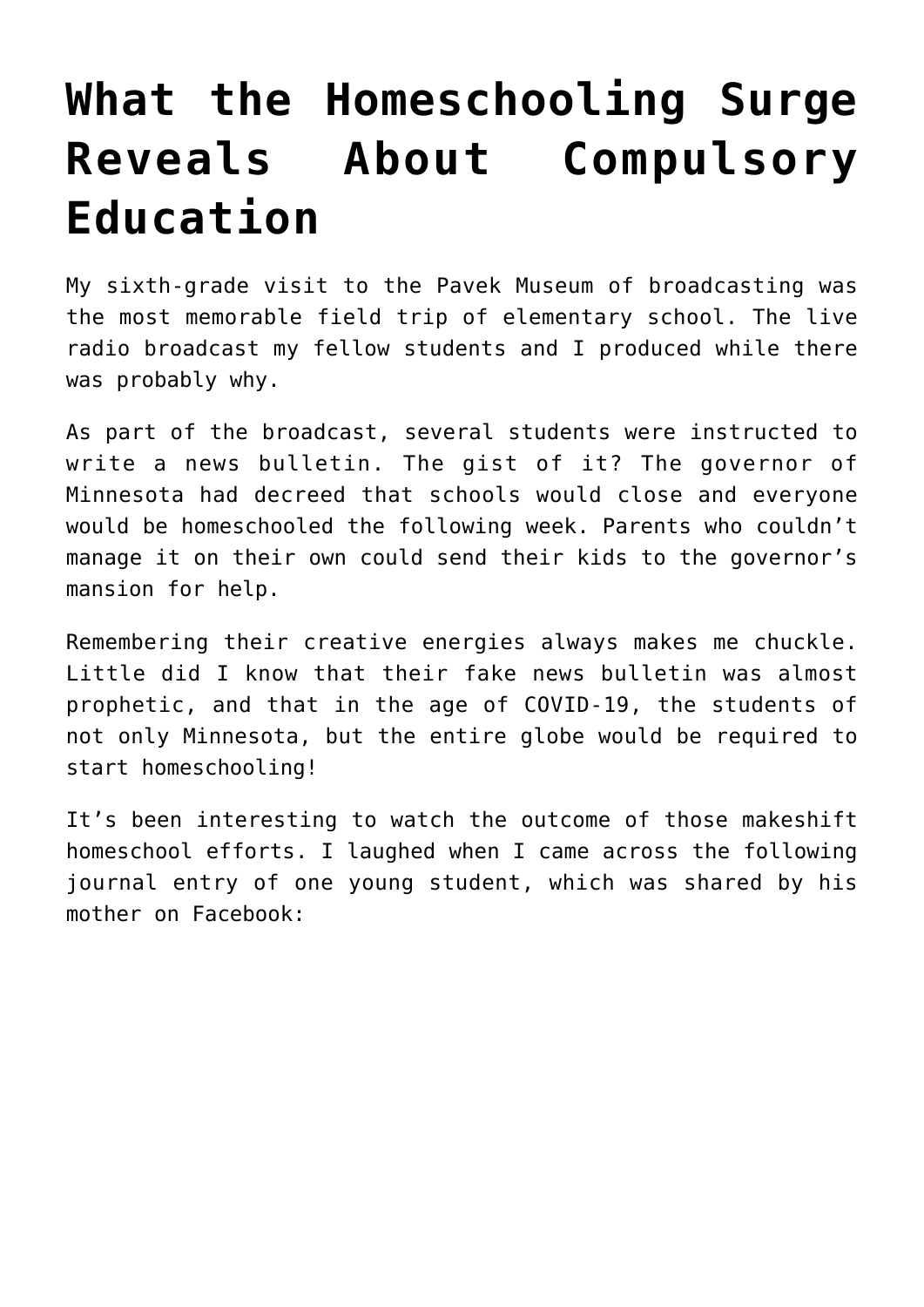$16 - 20$ <br>School

Happily, his mother had the good sense to laugh about the situation and reassure people that things are looking up in their home school experiment.

The transition has been more difficult for other mothers, however, as the [following video](https://www.youtube.com/watch?v=H7_wvQHMGOI) from an Israeli mom demonstrates:

The poor woman is overwhelmed trying to keep up with teachers' demands, schedules, and online programs, proclaiming, "If we don't die of Corona, we'll die of Distance Learning!"

Her desperation raises two important points. The first? Hats off to homeschool moms! The world is waking up and realizing just how much effort it takes to play both mom and teacher to students of various ages. Keep going, you're doing great!

But the second point is more subtle and hints at the philosophical difference between the frantic homeschooling of COVID-19 and the homeschooling done routinely by thousands of families. You see, ordinary homeschoolers know how to think outside the box. It's what keeps them sane.

Homeschools are not run like traditional schools with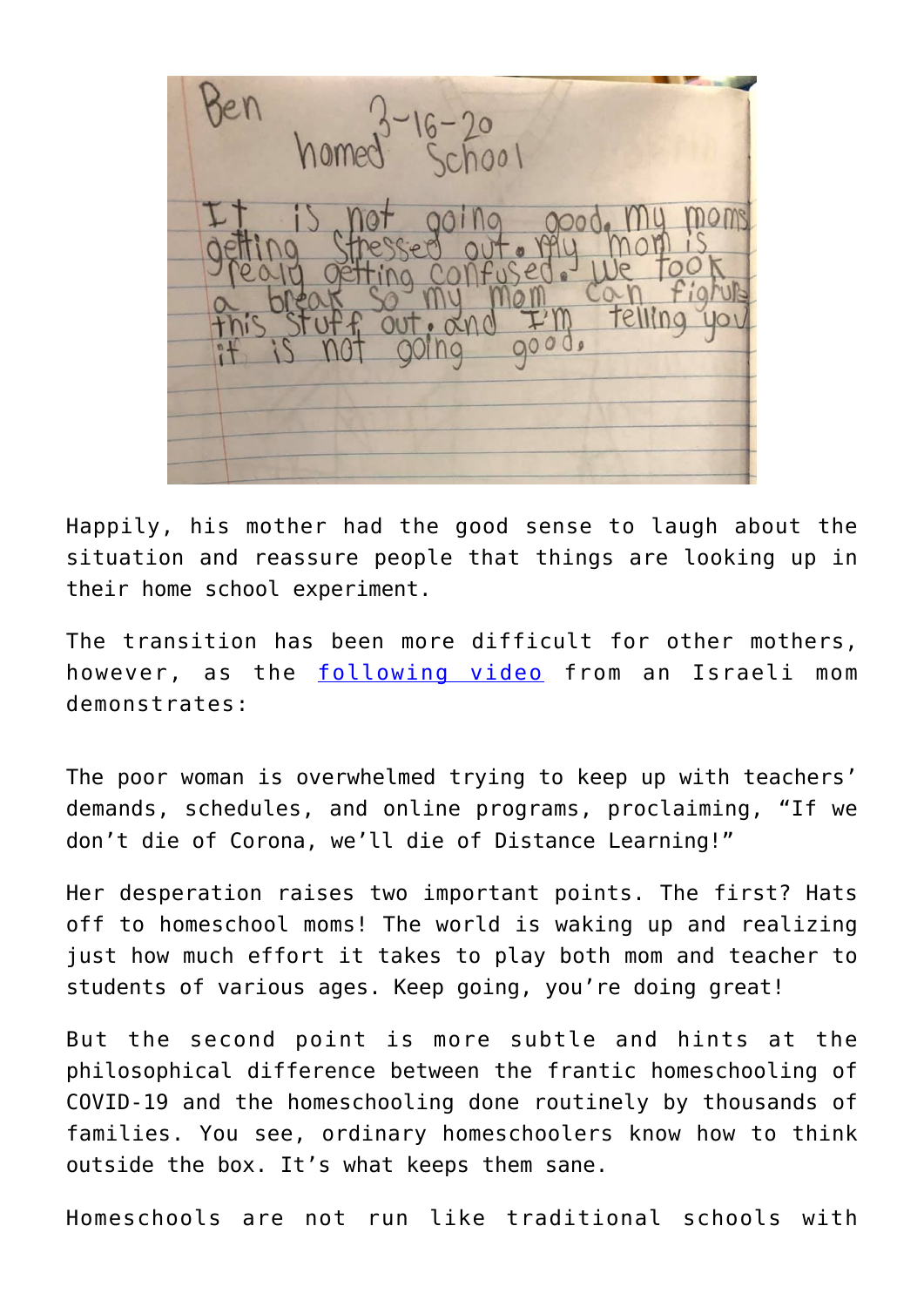regimented grades, class periods, and a mountain of busywork to occupy students' time. Mothers learn from experience which subjects are conducive to group learning and which come with the added benefit of allowing younger students to work with more advanced material. (It won't kill them – they soak it up better than the older ones!) At the same time, students learn to be independent learners, working on their own, not needing to be spoon-fed minute-by-minute schedules from a teacher.

This is in sharp contrast to the poor woman in the video above. She has four children, each with different classes and teachers. The teachers, rightly wanting to do their jobs well and make sure children don't fall behind during this time, are continually hovering, frantically wondering if parents can handle the system they have been handed.

The problem is, parents can't. That's not a slam on parents. It's simply a reflection of a broken education system that needs to be reevaluated.

John Taylor Gatto, a former New York teacher of the year, [framed this problem](https://www.amazon.com/gp/product/0865718547/ref=as_li_qf_asin_il_tl?ie=UTF8&tag=intelltakeo0d-20&creative=9325&linkCode=as2&creativeASIN=0865718547&linkId=9130794dfd5087424589cccb16d4fa98) in the following way:

"It is the great triumph of compulsory government monopoly mass schooling that among even the best of my fellow teachers, and among even the best of my students' parents, only a small number can imagine a different way to do things. 'The kids have to know how to read and write, don't they?' 'They have to know how to add and subtract, don't they?' 'They have to learn to follow orders if they ever expect to keep a job.'"

This wasn't always the case in America, Gatto asserts:

"Only a few lifetimes ago things were very different in the United States. Originality and variety were common currency; our freedom from regimentation made us the miracle of the world; social-class boundaries were relatively easy to cross; our citizenry was marvelously